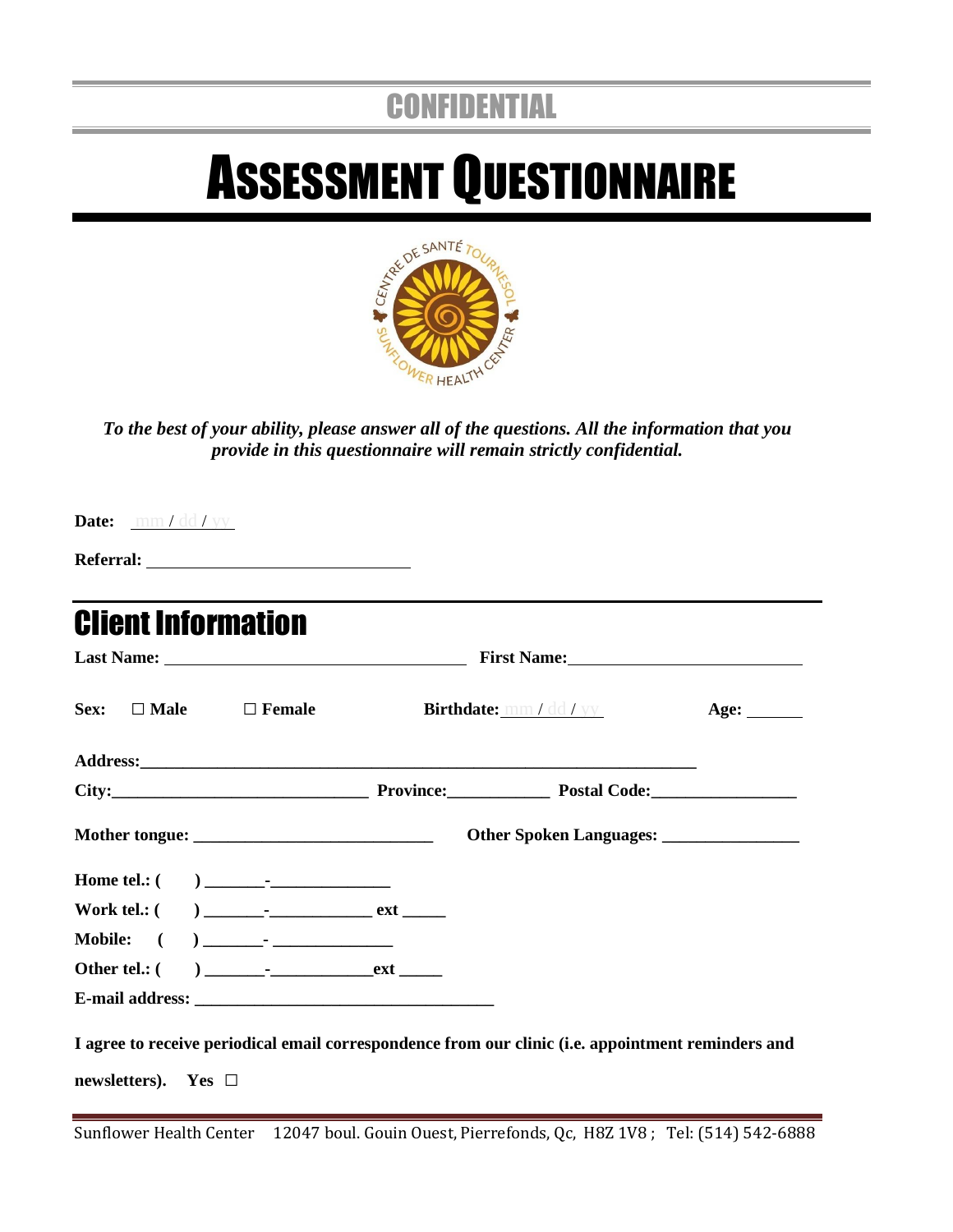#### Presenting Problems

**In your opinion, what are the reasons you are consulting at this time?** 

*Describe in as much detail as possible, including what exactly is the problem, who it involves, when it began, what else was going on in your life at that time, how frequently it occurs, what bothers you most about it etc…*

*What do you expect out of this therapy? What are your goals?*

#### **Stresses**

**List the Top 3 stresses in your life right now.**

- **1. 2.**
- **3.**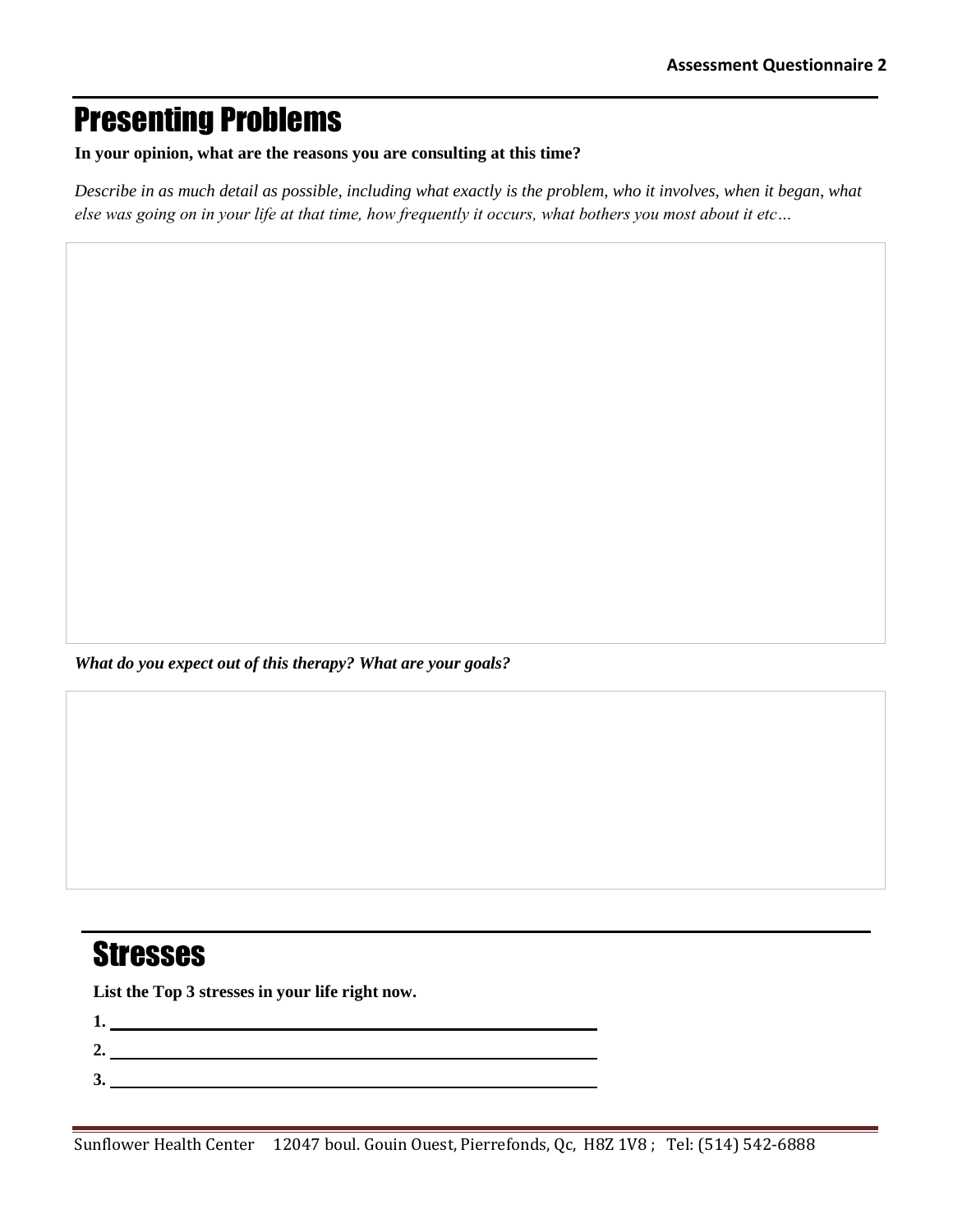#### **Education**

**Indicate your Level of Education**. (select all that apply)

| $\Box$ Some high school. | Grade: |
|--------------------------|--------|
|--------------------------|--------|

**□ High School Diploma.** 

| $\Box$ Doctorate.    |  |
|----------------------|--|
| $\Box$ Trade school. |  |

## Medical History

**Please list and explain any present or previous medical conditions.**

| <b>Condition</b> | <b>Duration</b> | <b>Comments</b> |
|------------------|-----------------|-----------------|
|                  |                 |                 |
|                  |                 |                 |
|                  |                 |                 |
|                  |                 |                 |
|                  |                 |                 |
|                  |                 |                 |
|                  |                 |                 |
|                  |                 |                 |

|                                     | Yes | N <sub>0</sub>           | <b>Comments</b> |
|-------------------------------------|-----|--------------------------|-----------------|
| Have you ever had<br>any surgeries? |     | $\overline{\phantom{a}}$ |                 |
| Do you have<br>any allergies?       |     | J.                       |                 |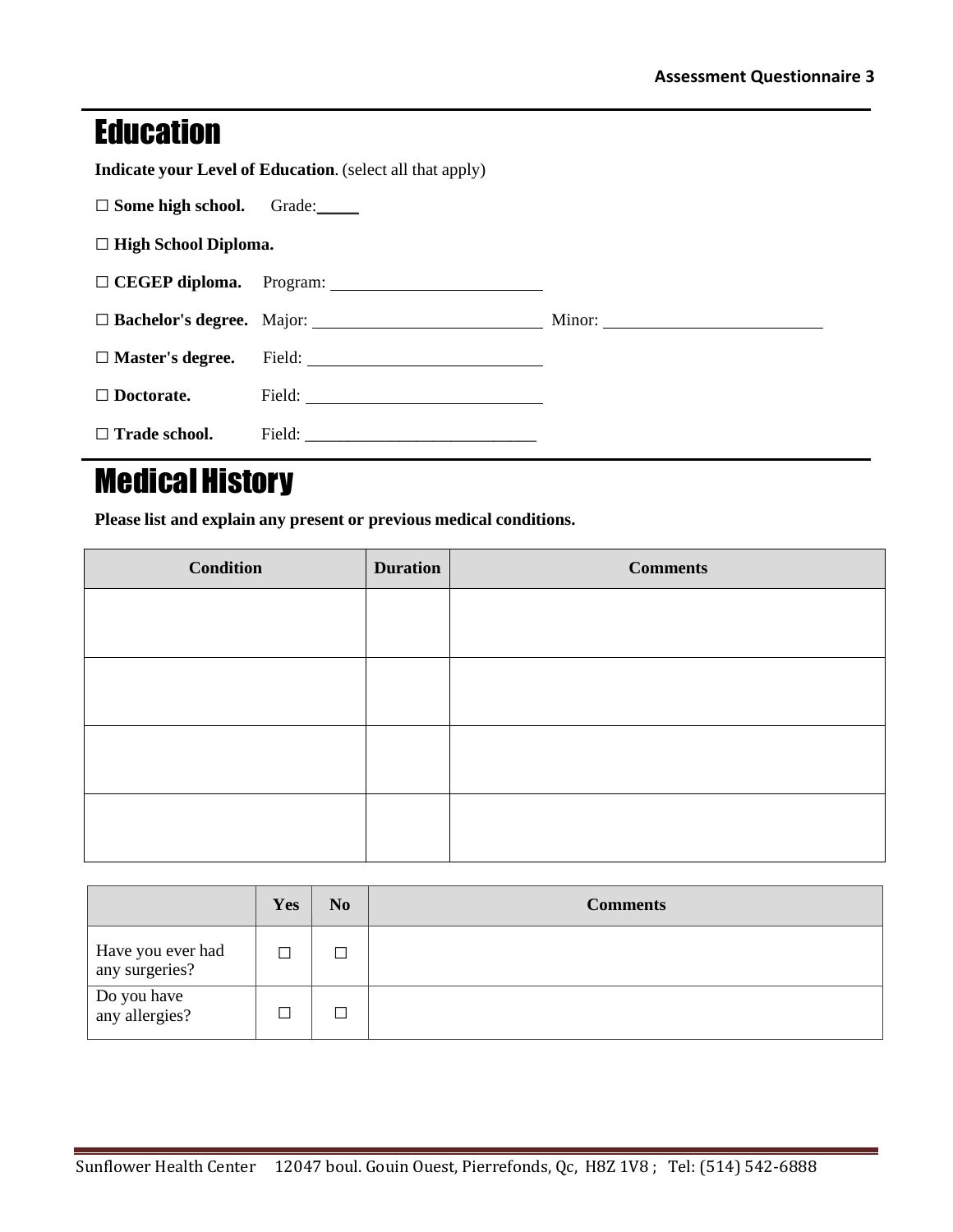## Medication/Vitamins/Supplements

|                                                 | Yes | N <sub>0</sub> | <b>Please Specify Type and Dosage</b> |
|-------------------------------------------------|-----|----------------|---------------------------------------|
| Are you presently<br>taking any<br>medications? |     |                |                                       |
| Are you presently<br>taking any<br>supplements? |     |                |                                       |

#### **Symptoms**

#### **Do you experience any of the following common symptoms?**

| <b>Symptom</b>                                              | Yes    | No     | <b>Comments</b> |
|-------------------------------------------------------------|--------|--------|-----------------|
| Migraines or migraines (specify)                            | $\Box$ | $\Box$ |                 |
| Vision problems                                             | $\Box$ | $\Box$ |                 |
| Memory Lapses (Short-term or<br>Long-term)                  | $\Box$ | $\Box$ |                 |
| Breathing problems (i.e. Asthma,<br>Shortness of Breath)    | $\Box$ | $\Box$ |                 |
| <b>High Blood Pressure</b>                                  | $\Box$ | $\Box$ |                 |
| <b>High Cholesterol</b>                                     | $\Box$ | $\Box$ |                 |
| Thyroid problems                                            | $\Box$ | $\Box$ |                 |
| Teeth problems                                              | $\Box$ | $\Box$ |                 |
| Liver problems                                              | $\Box$ | $\Box$ |                 |
| Digestive problems (i.e. bloating,<br>gas, discomfort, etc) | $\Box$ | $\Box$ |                 |
| Constipation                                                | $\Box$ | $\Box$ |                 |
| Diarrhea                                                    | $\Box$ | $\Box$ |                 |
| Lower back pain                                             | $\Box$ | $\Box$ |                 |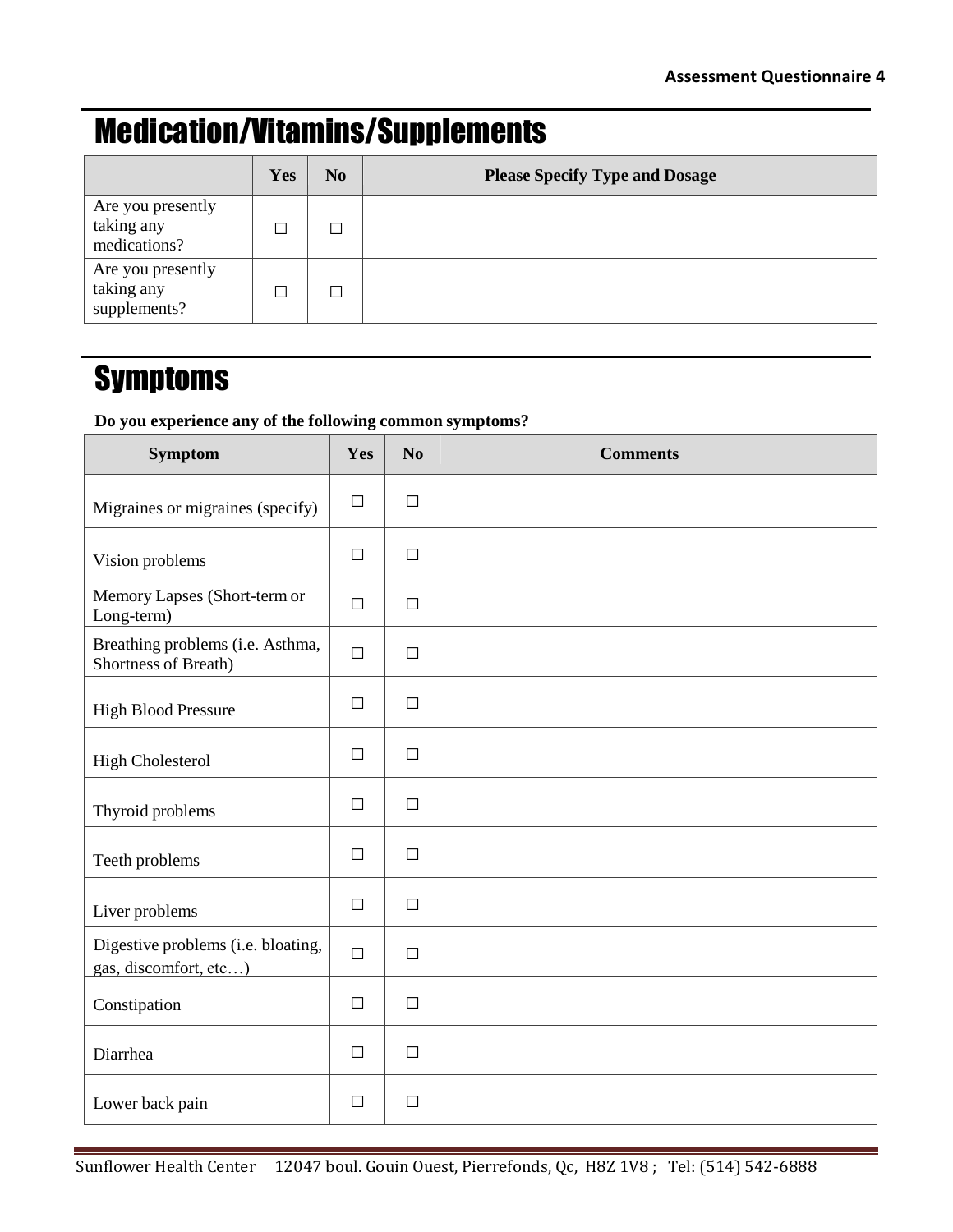#### **Assessment Questionnaire 5**

| Other aches or pains             | $\Box$ | $\Box$ |  |
|----------------------------------|--------|--------|--|
| Fatigue                          | $\Box$ | $\Box$ |  |
| Sleep Disturbances               | $\Box$ | $\Box$ |  |
| Restlessness                     | $\Box$ | $\Box$ |  |
| Weight problems                  | $\Box$ | $\Box$ |  |
| Eating problems                  | $\Box$ | $\Box$ |  |
| Anger                            | $\Box$ | $\Box$ |  |
| Anxiety                          | $\Box$ | $\Box$ |  |
| Trouble with concentration       | $\Box$ | $\Box$ |  |
| Mood swings                      | $\Box$ | $\Box$ |  |
| Irritability                     | $\Box$ | $\Box$ |  |
| Sadness                          | $\Box$ | $\Box$ |  |
| Loss of interest                 | $\Box$ | $\Box$ |  |
| Trouble making decisions         | $\Box$ | $\Box$ |  |
| Fears (specify)                  | $\Box$ | $\Box$ |  |
| Guilt                            | $\Box$ | $\Box$ |  |
| Obsessive or repetitive thoughts | $\Box$ | $\Box$ |  |
| Worry                            | $\Box$ | $\Box$ |  |
| Loneliness                       | $\Box$ | $\Box$ |  |
| Alcohol use                      | $\Box$ | $\Box$ |  |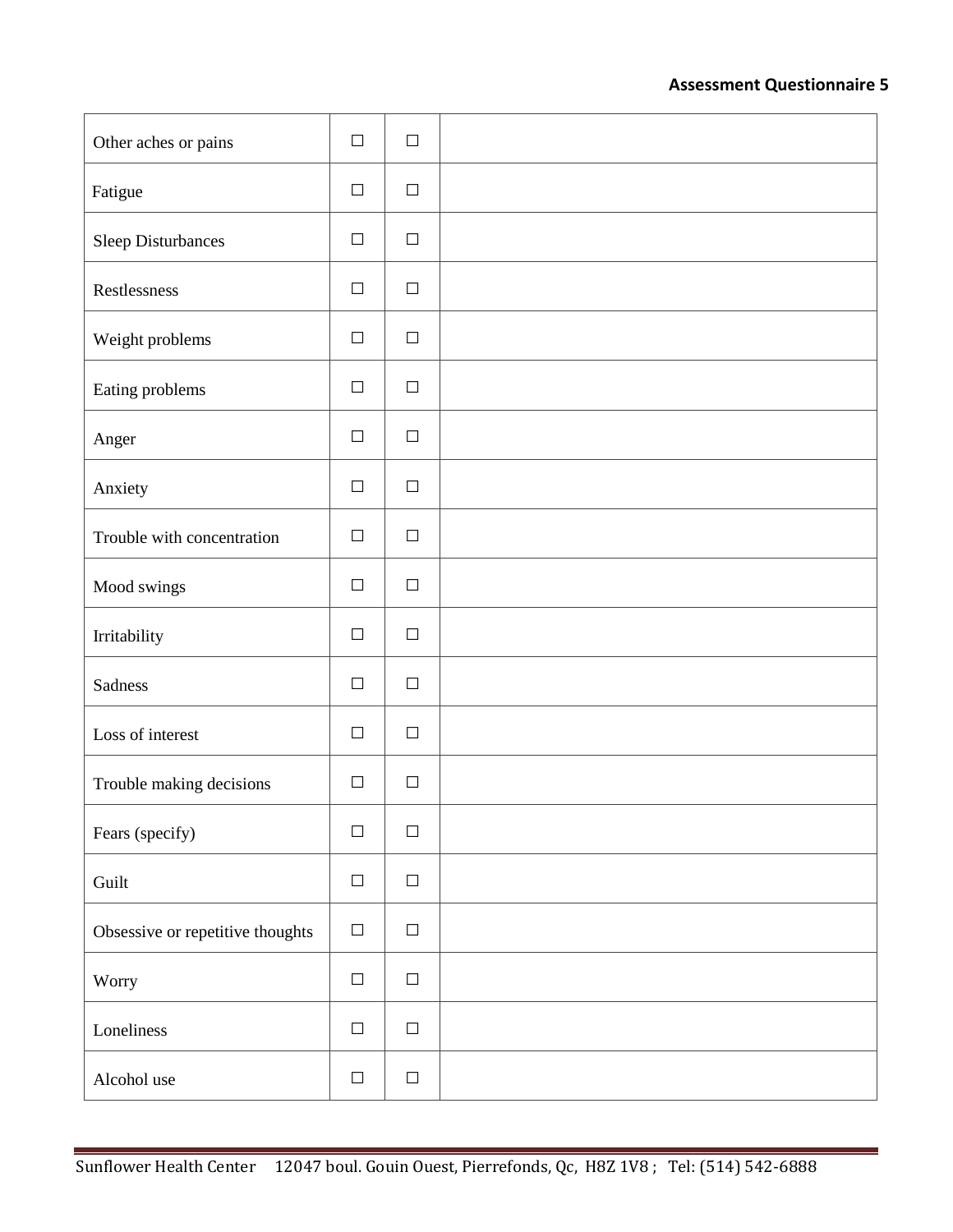| Drug use                                          |        | $\Box$ | $\Box$ |                 |
|---------------------------------------------------|--------|--------|--------|-----------------|
| <b>Woman Only Section</b>                         |        |        |        | <b>Comments</b> |
| At what age did you begin menstruating?           |        |        |        |                 |
| Is your cycle:                                    |        |        |        |                 |
| Regular?                                          |        | $\Box$ |        |                 |
| Irregular?                                        |        | $\Box$ |        |                 |
| Absent?                                           |        | □      |        |                 |
| Before your period, do you<br>Experience          |        |        |        |                 |
| Cramps?                                           |        | $\Box$ |        |                 |
| Pain?                                             |        | $\Box$ |        |                 |
| Migraines?                                        |        |        |        |                 |
| Irritability                                      |        | $\Box$ |        |                 |
| Weakness                                          |        | $\Box$ |        |                 |
| Depressed mood?                                   |        | $\Box$ |        |                 |
| What is the duration of premenstrual<br>symptoms? |        |        |        |                 |
| Do you have any<br>gynecological conditions?      | $\Box$ | $\Box$ |        |                 |
| Are you post menopausal?                          | $\Box$ | $\Box$ |        |                 |
| Have you had a<br>hysterectomy?                   | $\Box$ | $\Box$ |        |                 |
| Miscarriages?                                     | $\Box$ | $\Box$ |        |                 |
| Abortions?                                        | $\Box$ | $\Box$ |        |                 |
| How many pregnancies?                             |        |        |        |                 |
| How many births?                                  |        |        |        |                 |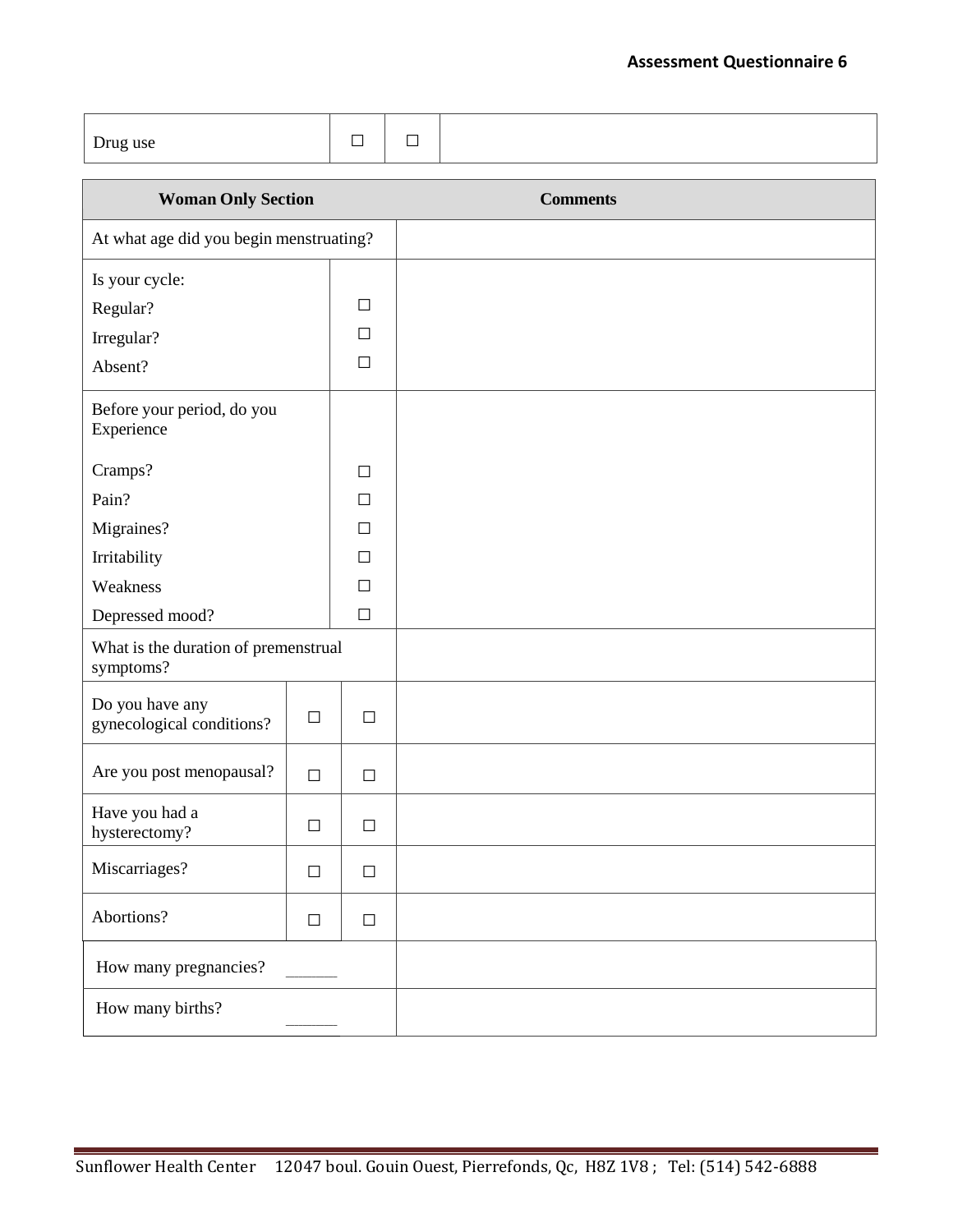| <b>Psychological History and Mood State</b>                                                                                                                       |  |               |                |                |                                                |                 |           |              |                  |                                              |
|-------------------------------------------------------------------------------------------------------------------------------------------------------------------|--|---------------|----------------|----------------|------------------------------------------------|-----------------|-----------|--------------|------------------|----------------------------------------------|
| Have you been to see a psychologist or psychiatrist before?                                                                                                       |  |               |                |                |                                                |                 |           | $Yes$ $\Box$ | $\bf{No}$ $\Box$ |                                              |
|                                                                                                                                                                   |  |               |                |                |                                                |                 |           |              |                  |                                              |
|                                                                                                                                                                   |  |               |                |                |                                                |                 |           |              |                  |                                              |
|                                                                                                                                                                   |  |               |                |                |                                                |                 |           |              |                  |                                              |
| Does your family have a psychiatric history? No                                                                                                                   |  |               |                |                |                                                | <b>Yes</b>      |           |              |                  |                                              |
|                                                                                                                                                                   |  |               |                |                |                                                |                 |           |              |                  |                                              |
| Using the scale below, where do you see yourself right now? (Please circle your response)<br>$\overline{0}$<br>No Anxiety<br>Relax and mellow<br>most of the time |  | $1 \t 2 \t 3$ |                |                | Moderate<br>Anxiety<br><b>Fully Functional</b> |                 |           | 4 5 6 7 8    | 9                | 10<br>Very Panicky.<br><b>Highly Anxious</b> |
| Using the scale below, where do you see yourself right now? (Please circle your response)<br>$\overline{0}$                                                       |  | $1 \t 2$      | 3 <sup>1</sup> | $\overline{4}$ | $5^{\circ}$                                    | $6\overline{6}$ | $7 \quad$ | 8            | 9                | 10                                           |
| Very Depressed<br>Apathetic                                                                                                                                       |  |               |                |                | Sad                                            |                 |           |              |                  | Happy<br>Joyful                              |

#### **Do you presently or have you ever considered committing suicide?□** Yes **□** No

*If Yes, please specify.*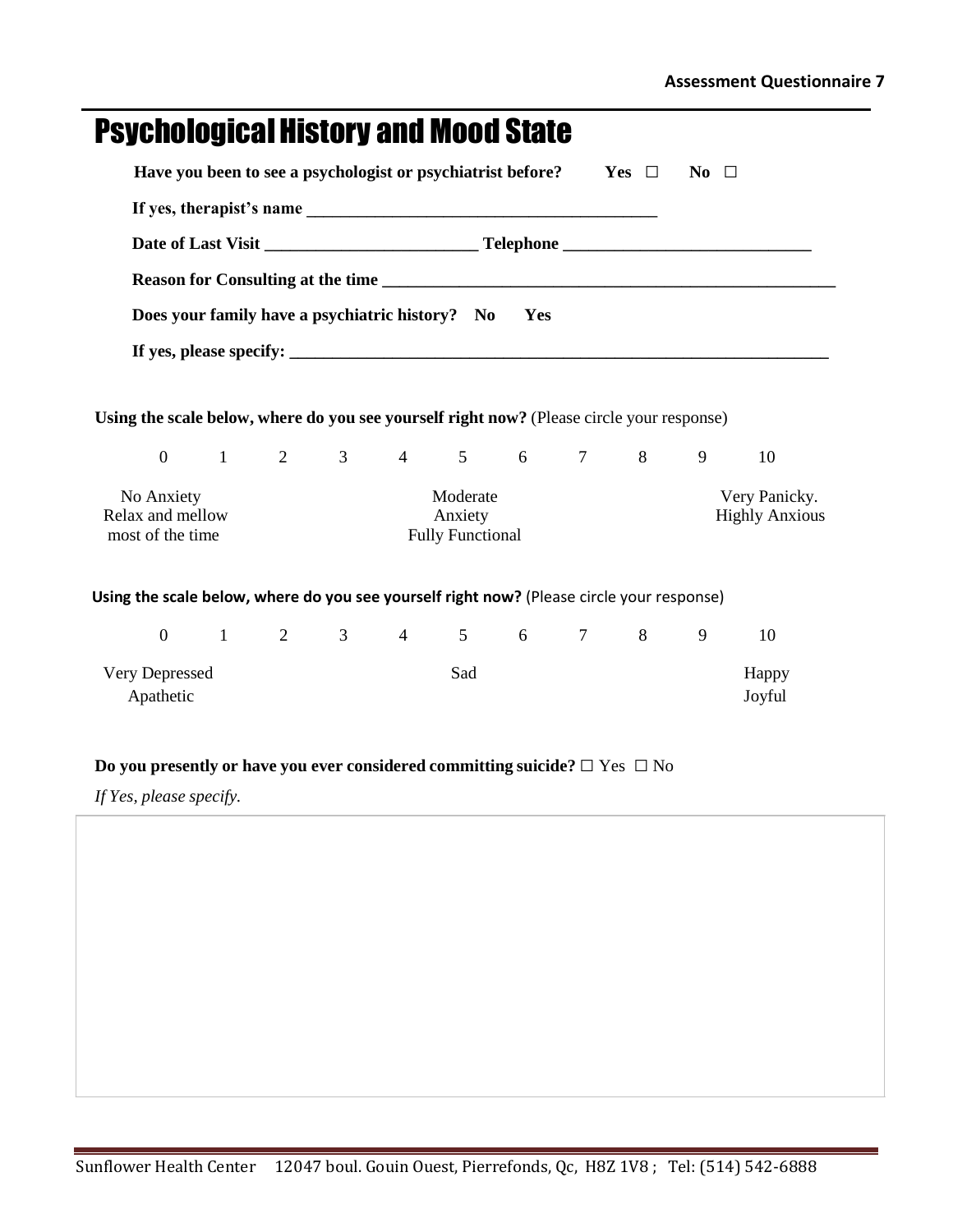# **Work**

| Employer:               |  |
|-------------------------|--|
| <b>Job Title:</b>       |  |
| <b>Job description:</b> |  |

**Do you enjoy your job? □** Yes **□** No

*Explain.*

**What part(s) of your job do you enjoy the most?**

#### **What part(s) of your job do you dislike the most?**

| What is your degree of overall job satisfaction? |  |  |  |  |                   |  |  |  |    |                     |  |  |
|--------------------------------------------------|--|--|--|--|-------------------|--|--|--|----|---------------------|--|--|
|                                                  |  |  |  |  | 0 1 2 3 4 5 6 7 8 |  |  |  | -9 | 10                  |  |  |
| Completely dislike.                              |  |  |  |  |                   |  |  |  |    | Completely love it. |  |  |
| Waste of time                                    |  |  |  |  | ОK                |  |  |  |    | Passionate          |  |  |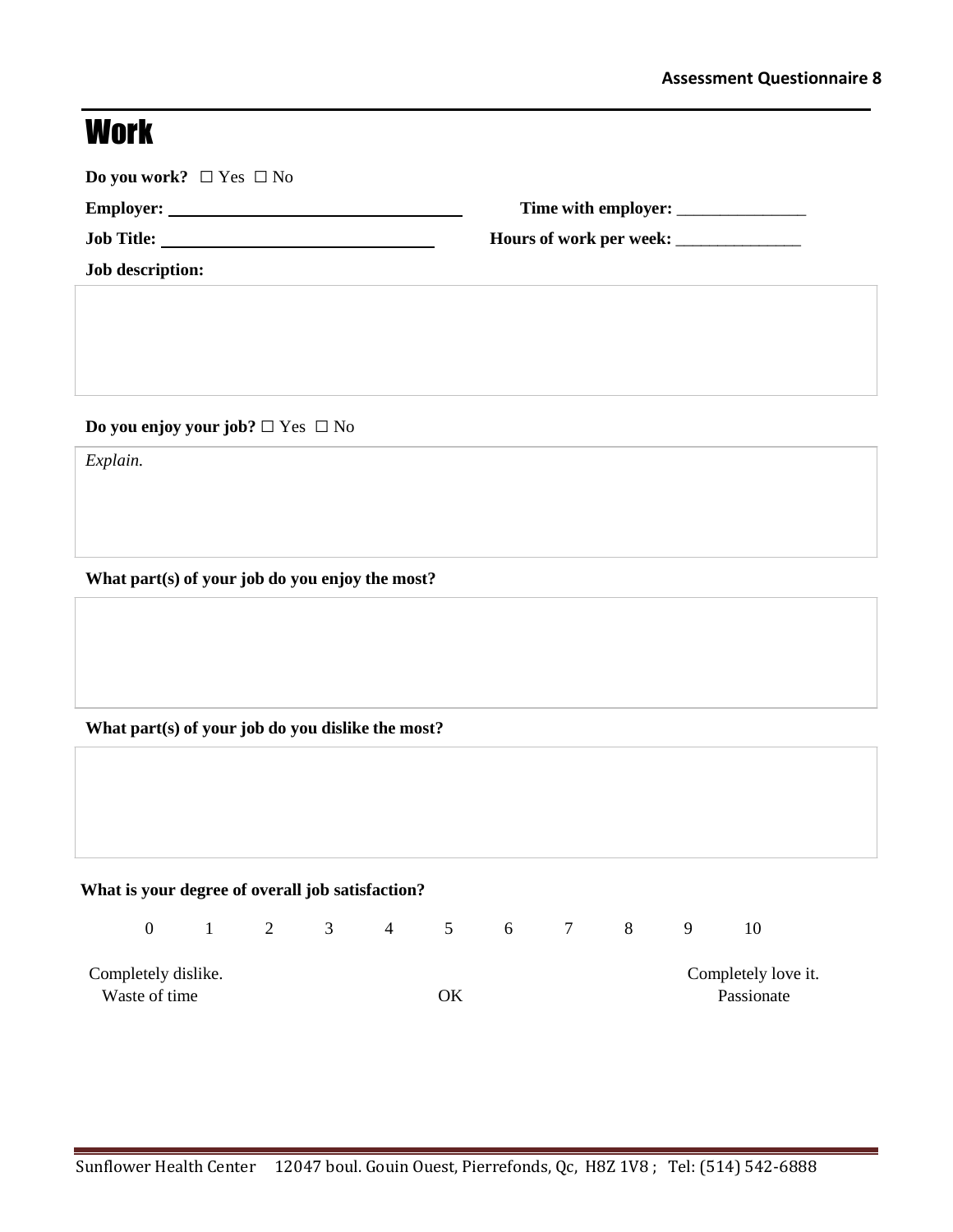#### **Diet**

**Describe a typical daily menu that you would eat.**

| Food                                                             | Yes    | N <sub>0</sub> | <b>Approximately How Many Portions Per Day?</b> |
|------------------------------------------------------------------|--------|----------------|-------------------------------------------------|
| Dairy (i.e. Milk, Yogurt,<br>Cheese, etc)                        | $\Box$ | $\Box$         |                                                 |
| Grains (i.e. Bread, Cereal, etc)                                 | $\Box$ | $\Box$         |                                                 |
| <b>Vegetables</b>                                                | $\Box$ | $\Box$         |                                                 |
| <b>Fruits</b>                                                    | $\Box$ | $\Box$         |                                                 |
| Meat (i.e. Beef, Chicken,<br>Turkey, etc)                        | $\Box$ | $\Box$         |                                                 |
| <b>Meat Alternatives (i.e. Soy</b><br>based products, tofu, etc) | $\Box$ | $\Box$         |                                                 |
| Fish<br>(i.e. Salmon, Tuna, etc)                                 | □      | $\Box$         |                                                 |
| <b>Caffeine</b><br>(i.e. Coffee, Tea, Supplements)               | П      | П              |                                                 |
| Other                                                            | $\Box$ | $\Box$         |                                                 |

## Exercise

**Do** you exercise regularly? □ Yes □ No **How often do you exercise per week? \_\_\_\_\_** 

| <b>Type of Exercise</b> | Frequency | <b>Comments</b> |
|-------------------------|-----------|-----------------|
|                         |           |                 |
|                         |           |                 |
|                         |           |                 |
|                         |           |                 |

**Which exercise do you enjoy the most?**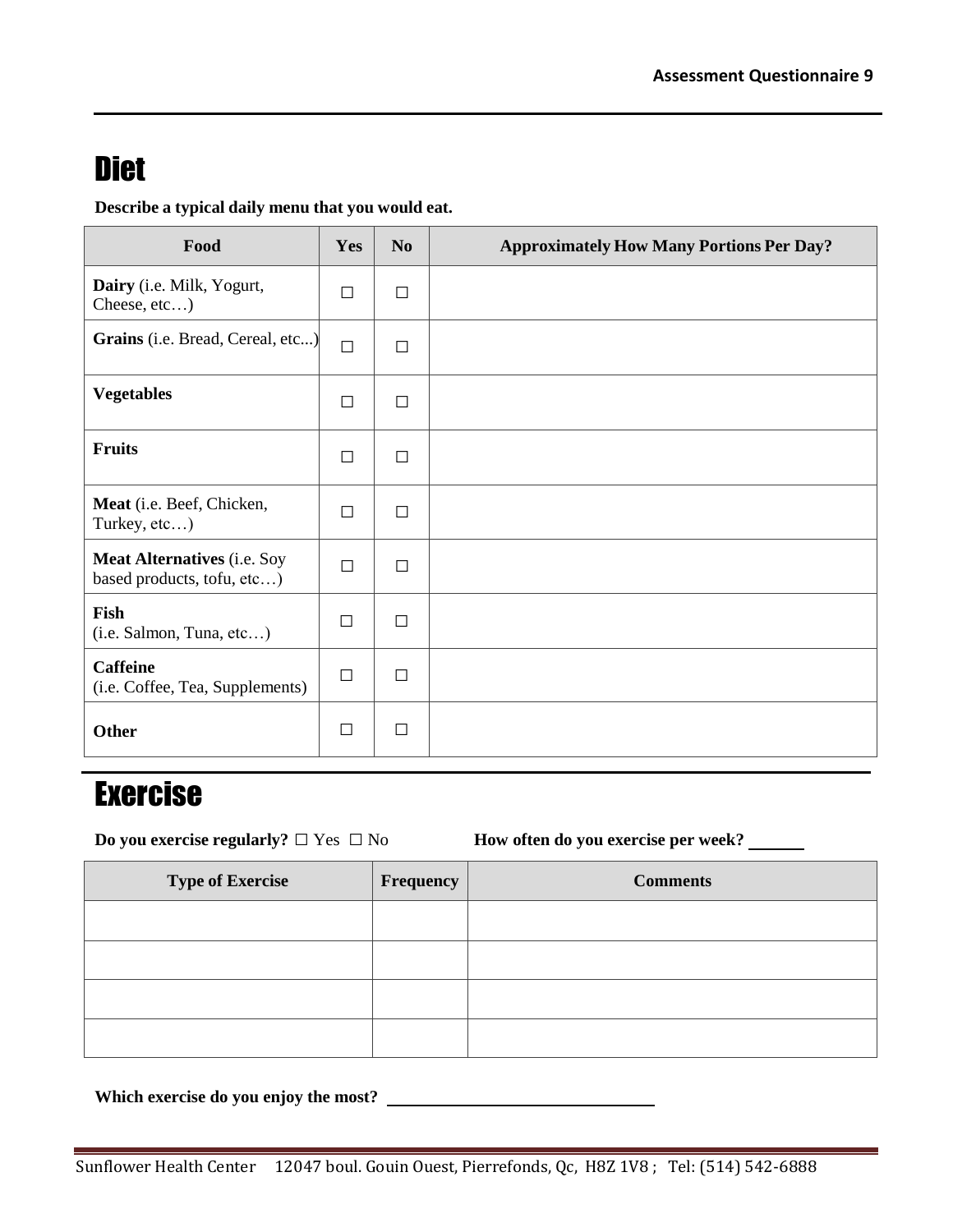## Sleep

| How many hours do you sleep per night?                | What time do you usually go to bed?   |                      |  |
|-------------------------------------------------------|---------------------------------------|----------------------|--|
| Do you have difficulty sleeping? $\Box$ Yes $\Box$ No |                                       |                      |  |
| If so, what is the difficulty:                        | $\Box$ Falling as leep                | $\Box$ Nightmares    |  |
|                                                       | $\Box$ Waking up throughout the night | $\Box$ Early Wake Up |  |
|                                                       | $\Box$ No sleep at all                |                      |  |
|                                                       |                                       |                      |  |
| Do you feel rested upon waking? $\Box$ Yes $\Box$ No  |                                       |                      |  |
| Explain.                                              |                                       |                      |  |
|                                                       |                                       |                      |  |

#### Life Events

**Think of a few life events that had a significant effect on you. (From now to childhood).**

| Event | Age | Effect on you |
|-------|-----|---------------|
|       |     |               |
|       |     |               |
|       |     |               |
|       |     |               |
|       |     |               |
|       |     |               |
|       |     |               |
|       |     |               |
|       |     |               |
|       |     |               |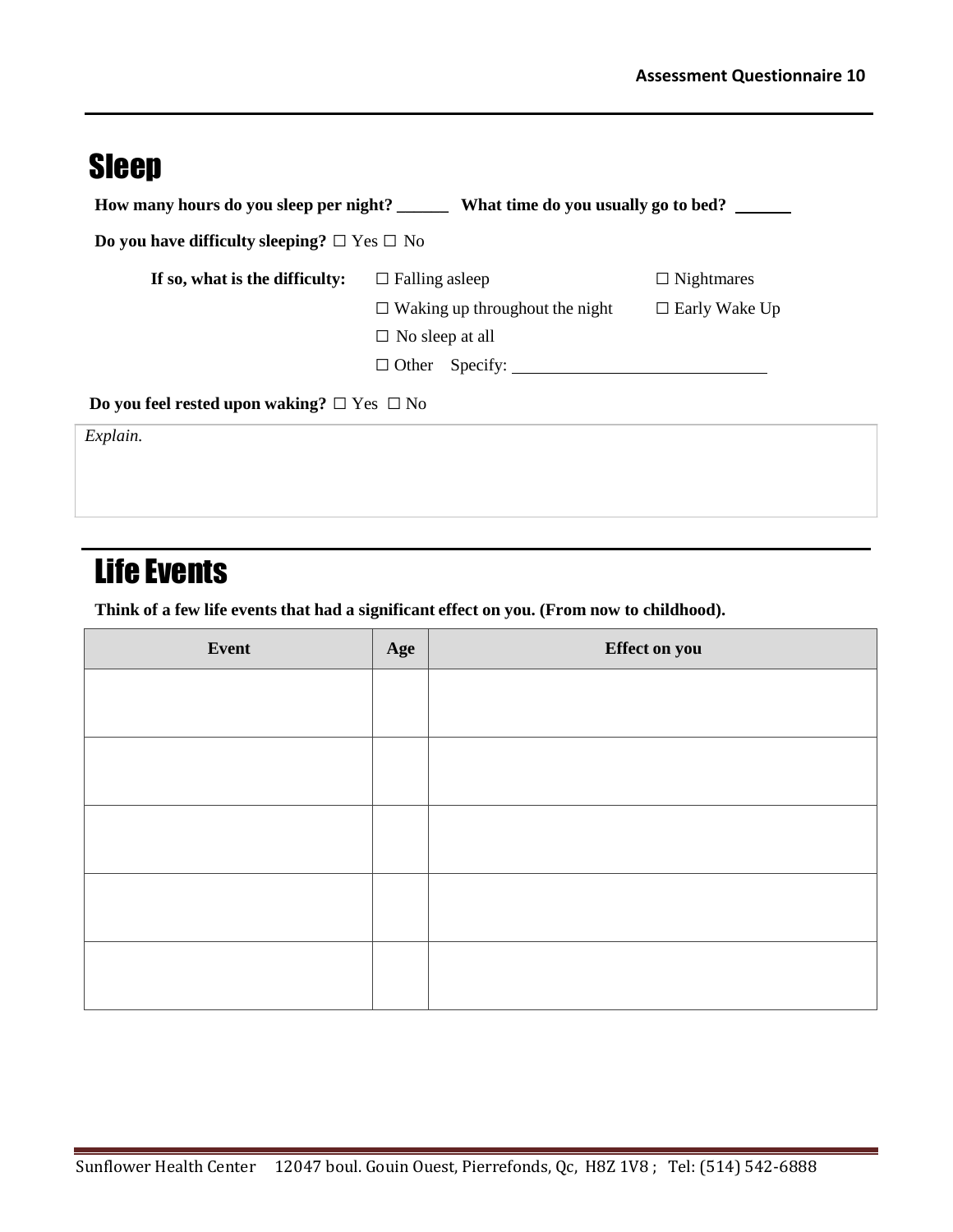#### Relationships/Family History

**Using the scale below, how do you consider your family relationships?** (Please circle your response)

| $\overline{0}$                                                  |  |  | $1 \t2 \t3 \t4 \t5 \t6 \t7 \t8$ |  | 9 | 10                           |  |
|-----------------------------------------------------------------|--|--|---------------------------------|--|---|------------------------------|--|
| Poor                                                            |  |  | Good                            |  |   | <b>Completely Satisfying</b> |  |
| Describe your relationship with your mother. Rate from 0 to 10: |  |  |                                 |  |   |                              |  |
|                                                                 |  |  |                                 |  |   |                              |  |
|                                                                 |  |  |                                 |  |   |                              |  |
|                                                                 |  |  |                                 |  |   |                              |  |

**Describe your relationship with your father. Rate from 0 to 10: \_\_\_\_**

#### **Describe your relationship with your children (if applicable).**

| <b>Name</b> | Age | Rate 1 to 10 | Quality |
|-------------|-----|--------------|---------|
|             |     |              |         |
|             |     |              |         |
|             |     |              |         |
|             |     |              |         |

**Describe your relationship with your siblings (if applicable).**

| <b>Name</b> | Age | Rate 1 to 10 | Quality |
|-------------|-----|--------------|---------|
|             |     |              |         |
|             |     |              |         |
|             |     |              |         |
|             |     |              |         |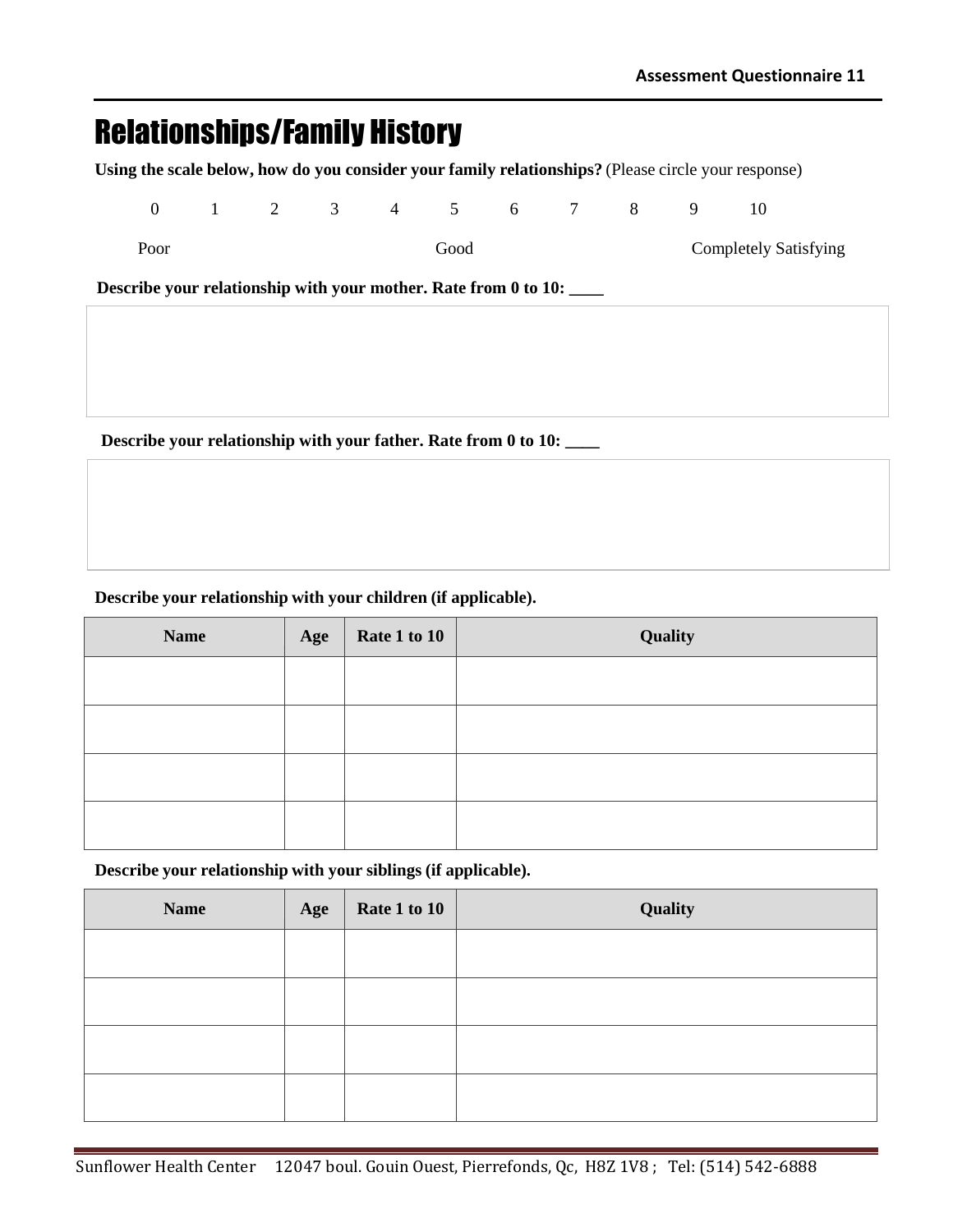**Do you have a romantic partner? □** Yes **□** No Name:\_\_\_\_\_\_\_\_\_\_\_\_\_\_\_\_\_\_\_\_\_\_\_\_\_\_\_\_\_\_\_\_\_\_ **How long have you been together?** \_\_\_\_\_\_\_\_\_\_\_\_\_\_

| With your partner        | Yes | N <sub>0</sub> | <b>Comments</b> |
|--------------------------|-----|----------------|-----------------|
| Are you intimate?        |     |                |                 |
| Are you sexually active? | Γ   |                |                 |
| Do you communicate well? |     |                |                 |

 **Describe your relationship with your romantic partner. Rate from 1 to 10: \_\_\_\_**

## **Social**

**Do you consider yourself to have close friends? □** Yes **□** No

Please elaborate:

**List some social activities you engage in.**

| <b>Social Activity</b> | Frequency | <b>Comments</b> |
|------------------------|-----------|-----------------|
|                        |           |                 |
|                        |           |                 |
|                        |           |                 |
|                        |           |                 |

**What social activity do you enjoy the most?**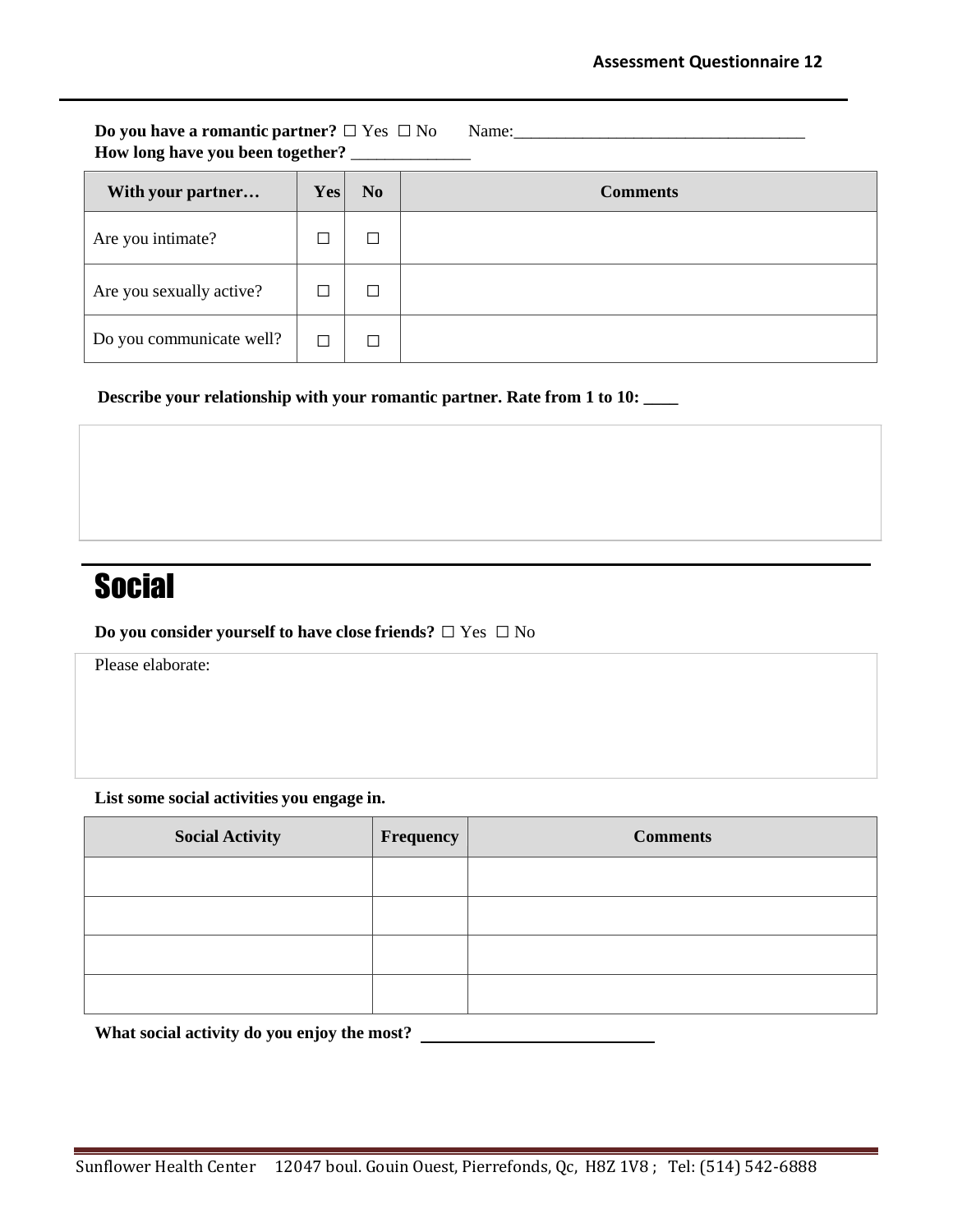## Hobbies/Interests/Activities

**List some of your hobbies, interests and activities.**

| Hobby/Interest/Activity | <b>Frequency</b> | Why do you enjoy this activity? |
|-------------------------|------------------|---------------------------------|
|                         |                  |                                 |
|                         |                  |                                 |
|                         |                  |                                 |
|                         |                  |                                 |

#### **What are your sources of pleasure?**

**What do you find nourishes you?**

**What do you find depletes you?**

#### **Other**

**Is there anything else you feel is important to share right now?**